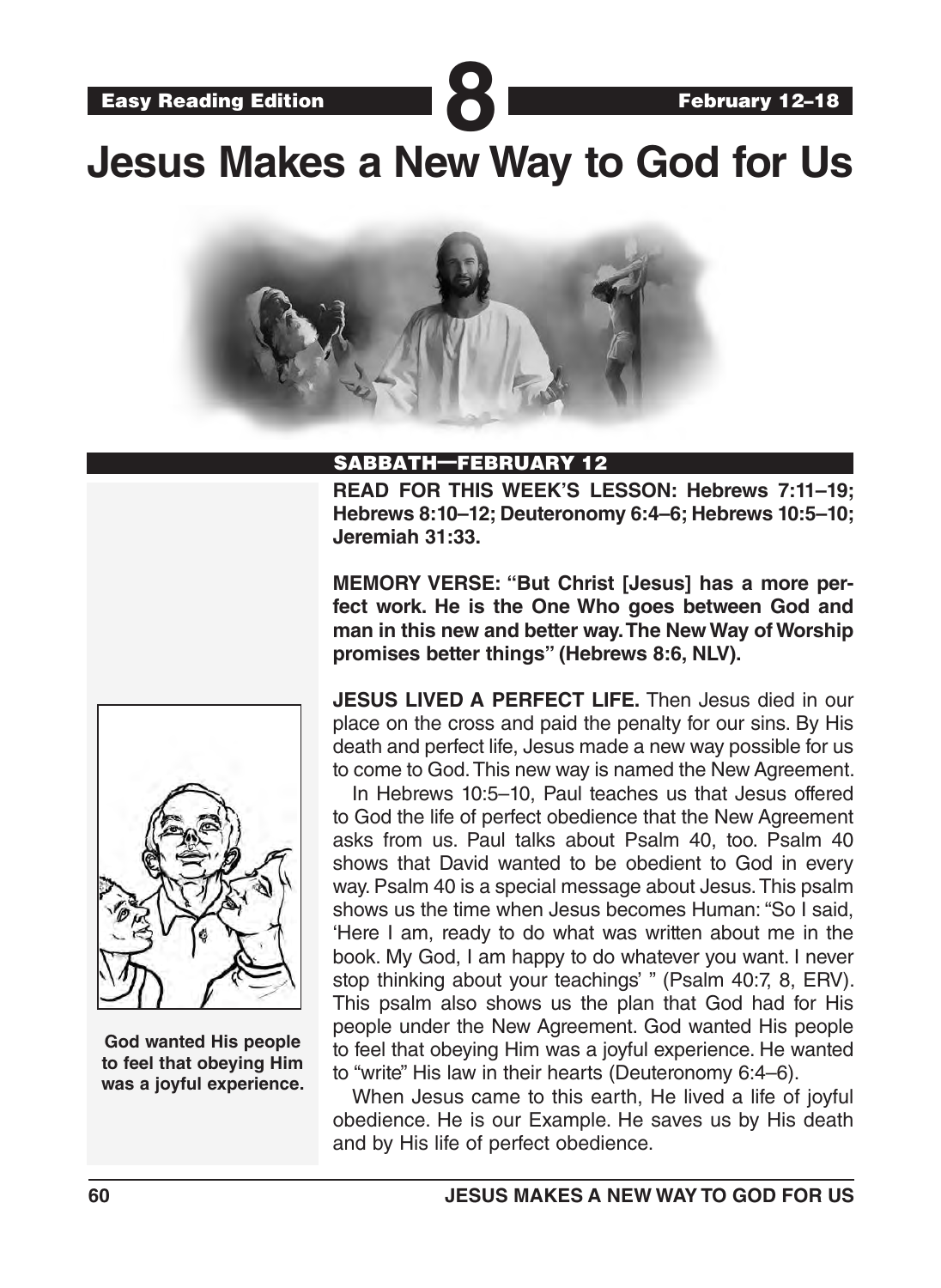# SUNDAY—FEBRUARY 13 Lesson 8

### **THE NEED FOR A NEW AGREEMENT (Hebrews 7:11–19)**

### **Read Hebrews 7:11–19. Why did we need a New Agreement?**

The problem with the Old Agreement is that it can't make us perfect (Hebrews 7:11). The animal offerings that were part of the Old Agreement can't make us clean from guilt or sin. These animal offerings also can't make a way for us to go to God (Hebrews 10:1–4; Hebrews 9:13, 14; Hebrews 10:19–23).

So, we needed a New Agreement. A New Agreement does not show us that something was wrong with the Old Agreement. The work of the Levites and animal offerings under the Old Agreement was important. The animal offerings taught the Israelites not to worship false gods. The animal offerings also showed the Israelites the future work of Jesus for His people. Paul wants us to see that the law that Moses gave Israel about the animal offerings "can show only a little about the good things that are coming. This law can't show the good things themselves [what those things really are]" (Hebrews 10:1, WE).

For sure, the animal offerings showed Jesus and His future work. The offerings helped the people put their hope and faith in Jesus. Jesus is "the Lamb of God. He takes away the sins of [from] the world [the people on the earth]!" (John 1:29, ERV; compare with Isaiah 53). So, the law about the animal offerings can't save us. Only Jesus can save us. But what about the Ten Commandments? Paul says, "The Law was used to lead us to Christ. It was our teacher, and so we were made right with God by putting our trust in Christ" (Galatians 3:24, NLV). Paul also says, "Christ [Jesus] has fulfilled [done] everything the law was meant to do. So now everyone who believes can be right [accepted] with God" (Romans 10:4, NIrV).

What do these verses show us? As good and perfect as the Ten Commandments are, they can't save us (Romans 3:20–28; Romans 7:12–14). The Ten Commandments show us how we should live and love other people. But the Ten Commandments can't make us clean and holy. For that, we need Jesus.

**Why can't we be saved by our obedience to the law and good behavior? Why is Jesus the only way we can be saved?**



**"Christ [Jesus] has fulfilled [done] everything the law was meant to do" (Romans 10:4, NIrV).**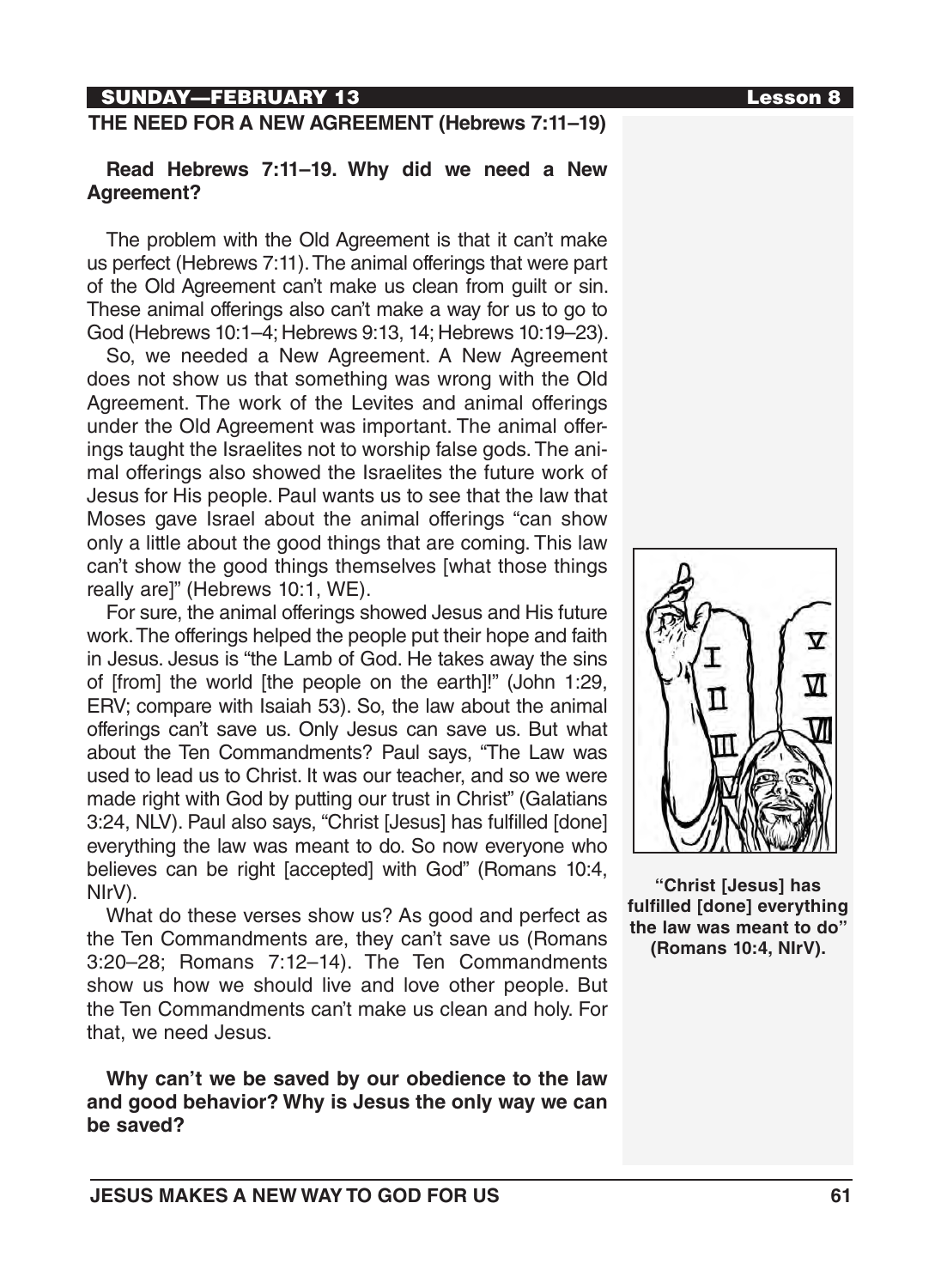

**The New Agreement is really the Old Agreement that God makes with His people again.**

# Lesson 8 MONDAY—FEBRUARY 14

# **BRAND NEW AND MADE NEW AGAIN (Hebrews 8:10–12)**

### **Compare Hebrews 8:10–12 with Deuteronomy 6:4–6; Deuteronomy 30:11–14; and Jeremiah 31:31–34.**

The promise of a New Agreement comes from the book of Jeremiah. Jeremiah shows us that the New Agreement is really about the agreement God first made with Israel after Moses led the people out of Egypt (Jeremiah 31:31–34). So, the promise of a New Agreement is really about how God makes the first agreement new again with His people. The Hebrew word for "new" is "**hadashah**." "**Hadashah**" can be written as "make new" and "brand [special] new."

Nothing was wrong with the Old Agreement itself. The people were the problem. The people broke the Old Agreement (Hebrews 8:8, 9). The people did not obey the law of God. What if the Israelites believed that the animal offerings showed them the coming Savior? What if they put their faith in Him? What if they obeyed God's law? Then the Israelites never would have broken the agreement. True, there were some Israelites in Bible times who kept the Old Agreement. They loved the law of God and followed it (Psalm 37:31; Psalm 40:8; Psalm 119:11; Isaiah 51:7).

So, the New Agreement is really the Old Agreement that God makes with His people again. At the same time, there are some things about the New Agreement that really are new. Jeremiah tells us that God promised to do " 'something new' " (Jeremiah 31:22, ERV). So, the New Agreement will not be the exact same agreement that God made with Israel in the past (Jeremiah 31:32). The people had not obeyed God under the Old Agreement. So, God did not do all the things He promised in the agreement that He gave Moses. Now, Jesus makes all those promises possible (Hebrews 7:22). God can keep all the promises of His New Agreement. God does not change His law to keep His promises. God sends us Jesus, His Son, who kept the law. Jesus is proof that God will keep the promises in the New Agreement (Hebrews 7:22; Hebrews 6:18–20).

**Read about how much we can trust God in 2 Timothy 2:13. In this verse to Timothy, Paul shows us how much we can trust God to always keep His promises. Think about how God kept His promises to Israel in the past. How does this thought help us keep the promises we make to each other?**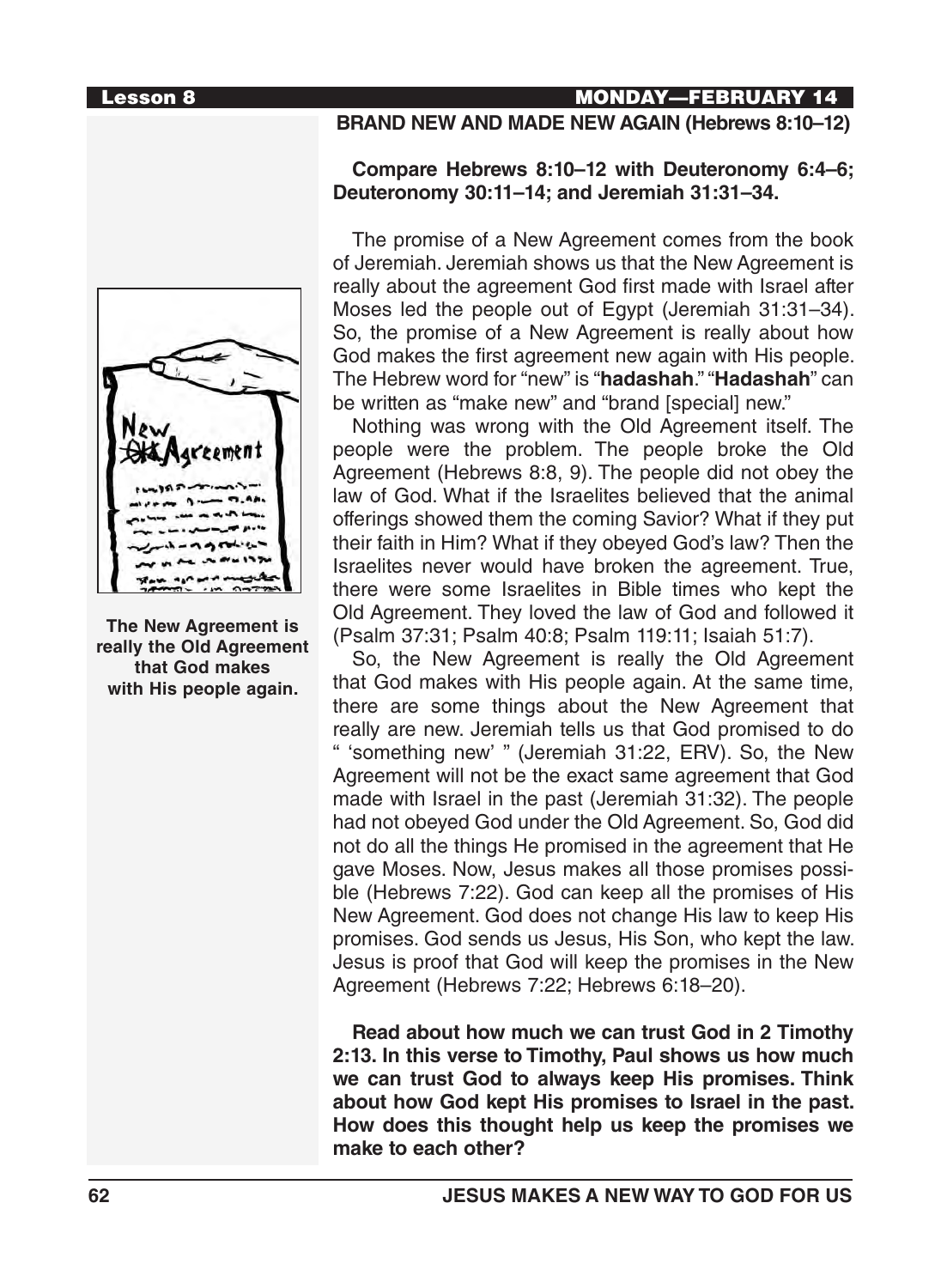# TUESDAY—FEBRUARY 15 Lesson 8

### **SOMEONE BETTER (Hebrews 8:1–6)**

**Jesus goes to God for us to make a better agreement. Why is the work that Jesus does for us much better than the work done by the Old Testament priests, or spiritual leaders? For the answer, read Hebrews 8:1–6.** 

Read Hebrews 8:6, NLV. Do you see the words written as "the One Who **goes between** God and man"? The words "goes between" come from the Greek word "**mesite-s**." "**Mesite-s**" comes from the Greek word "**mesos**," which means "middle." So, "**mesites**" shows us someone who walks or stands in the middle. Someone who was a "**mesites**" did one or more jobs. The jobs were to be (1) a problem solver; (2) a peacemaker; (3) a witness in a court of law; or (4) someone who promises to be responsible for an agreement.

Jesus is the One who goes between God and man. Which of the four jobs in the list above does Jesus do as our "middle man"? Hebrews shows us that Jesus is more than a problem solver, a peacemaker, or a witness to a business contract. Jesus is the One who promises to be responsible for the New Agreement (Hebrews 7:22). Jesus makes sure that the promises of the New Agreement will be kept.

Jesus' death makes the New Agreement possible. His death meets the needs of the first agreement with Israel (Hebrews 9:15–22). Israel broke the first agreement. Jesus agreed to be responsible for everything Israel owed to God when they broke the agreement. We can trust that God will keep His agreement promises to us because Jesus went to heaven and was given glory (Hebrews 6:19, 20). Jesus shows us that God's promises are true. How? God woke Jesus from the dead and told Him to sit at His right side in heaven. This act shows us that the Father will wake us from the dead and bring us to Him.

Jesus is a better spiritual leader than Moses. Why? Jesus works in the temple in heaven. He gave Himself as a perfect offering for our sins (Hebrews 8:1–5; Hebrews 10:5–10). The face of Moses shows us God's glory (Exodus 34:29–35). But Jesus **is** God's glory (Hebrews 1:3; John 1:14). Moses talked with God face to face (Exodus 33:11). But Jesus is God (John 1:1–3, 14).

**The New Agreement shows us that we must obey God. Why does obedience continue to be so important to us today?**



"Mesites" shows us **someone who walks or stands in the middle.**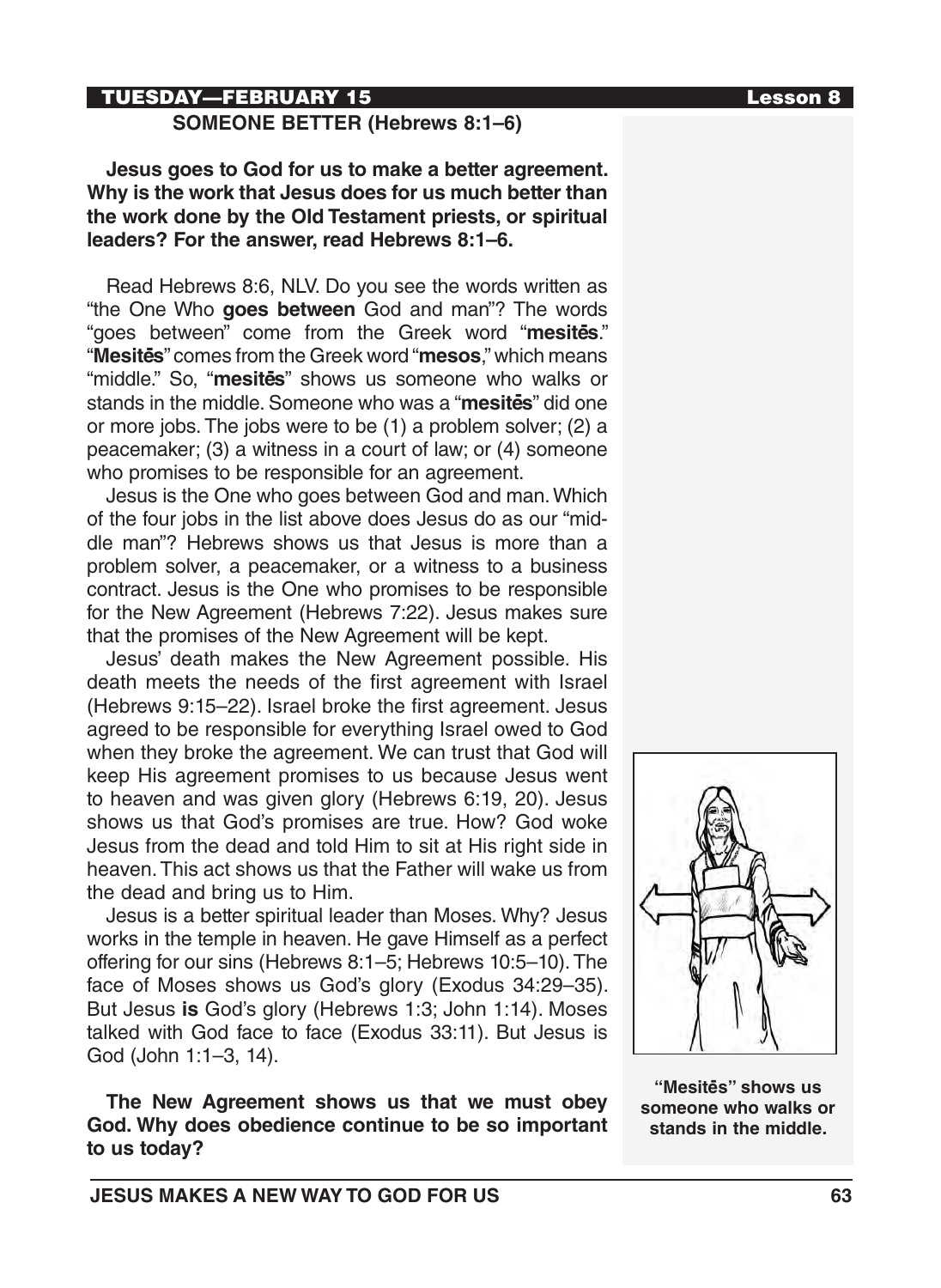**The blood showed that God and His people accepted the agreement.** 

# Lesson 8 WEDNESDAY—FEBRUARY 16 **THE NEW AGREEMENT HAS BETTER PROMISES (Hebrews 10:5–10)**

Paul says that the New Agreement has "better promises" (Hebrews 8:6, ERV). What does Paul mean by better promises? You may think the answer is that the New Agreement has better rewards. But that idea is not correct. God offered the same rewards to Israel that He offers to us (read Hebrews 11:10, 13–16). God offered Israel the same home in heaven and the same gift of everlasting life that He offers us. Hebrews 8:6 helps us understand what Paul really means when he says "better promises." Better promises show us **different** types of promises.

The agreement between God and Israel was an exchange between God and man. God promised to give Israel many blessings, and Israel promised to obey. God took the lead in the agreement. He freed Israel from Egypt and promised to lead them into the Promised Land.

### **Compare the promises in Exodus 24:1–8 and Hebrews 10:5–10. What is the same and different about these two promises?**

Moses poured blood on the altar and sprinkled blood on the people. The blood showed that God and His people accepted the agreement. The people promised to obey everything God said. We must promise the same thing when we enter the New Agreement with God.

The New Agreement asks for perfect obedience from us. Jesus meets this need. God gave His own Son to come to this earth and live a perfect life. Now God can keep all the promises of the New Agreement because of the life that Jesus lived. We can have this life as ours by our faith in Jesus. Because Jesus was obedient, we can trust in the promises of the New Agreement. Jesus makes God's promises sure for us (Hebrews 7:22). Because Jesus was obedient, God gives Jesus the blessings of the New Agreement to give to us. Everyone who belongs to Jesus will enjoy these promises with Him. Also, God gives us His Holy Spirit to help us obey His law.

**Jesus met the needs of the New Agreement. So, God's promises to us are sure. How does this Bible truth help you understand 2 Corinthians 1:20–22? What wonderful hope do we find for ourselves in these verses?**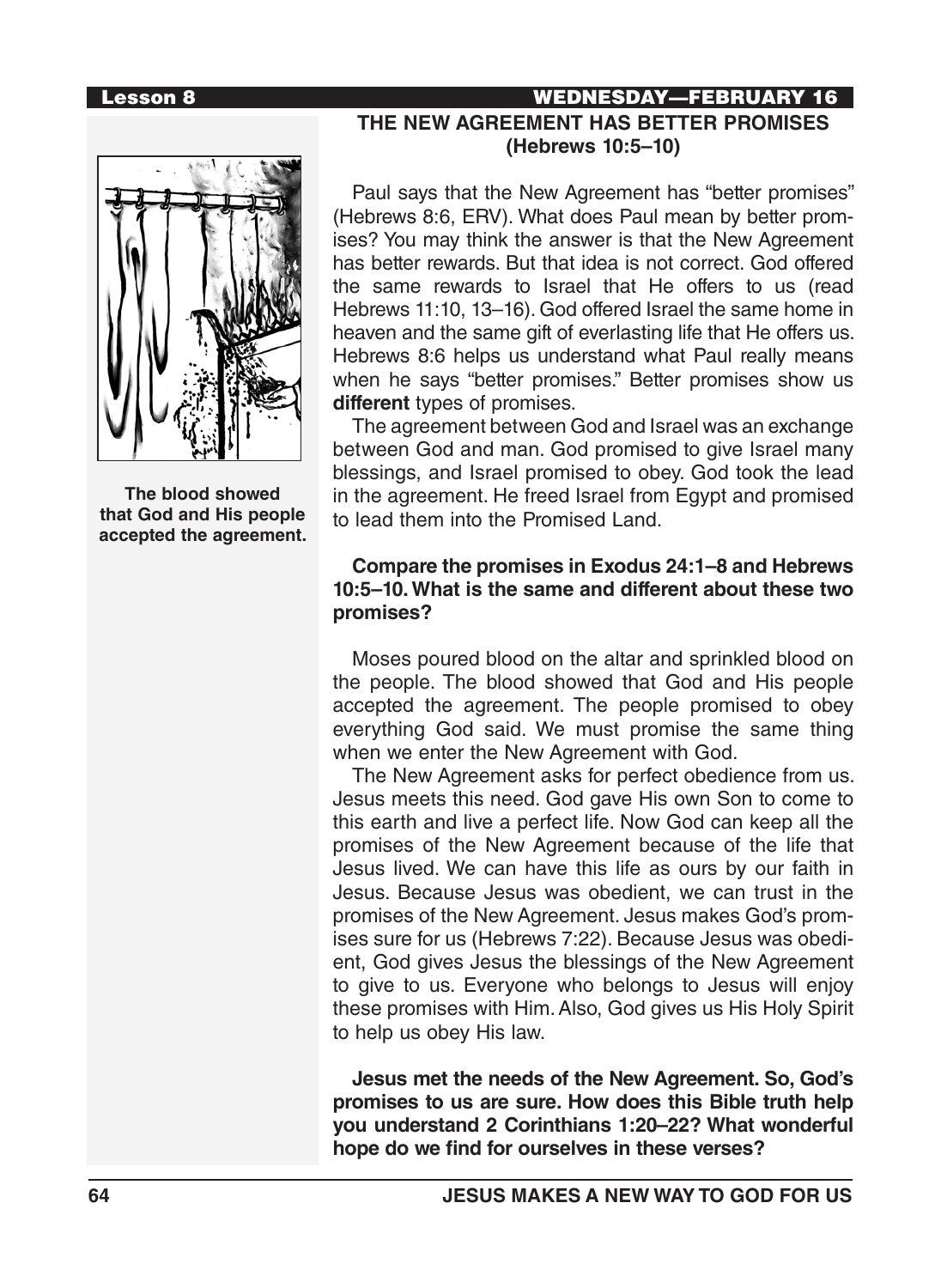### THURSDAY—FEBRUARY 17 Lesson 8

### **THE NEW AGREEMENT SOLVES OUR "HEART" PROBLEM (Jeremiah 31:33)**

**Compare the New Agreement promises in Jeremiah 31:33 with the ones in Ezekiel 36:26, 27. How are the promises the same?**

God wrote the first agreement on stone. Moses put these pieces of stone in the ark, or holy box, of the agreement (Exodus 31:18; Deuteronomy 10:1–45). Stone can be broken. Paper can be cut up and burned (Jeremiah 36:23).

But God now writes His law in the hearts of His people. The heart is a word picture for the mind. The mind is the part of our body that knows and remembers (Jeremiah 3:15, NLV; Deuteronomy 29:4, NLV). We make important decisions with our minds. Our minds make free choice possible.

The promise that God made to write His law in our hearts shows that God wants everyone to know and understand His law. God also wants to change the hearts of His people for the better. The problem with Israel was that their sins were a deep part of them. Jeremiah explains, "The sin of Judah is written down with pen of iron and with a sharp diamond. It [the sin] is written on their hearts and on the horns [the parts that stick up from the corners] of their altars" (Jeremiah 17:1, NLV). Israel had a stubborn heart (Jeremiah 13:10; Jeremiah 23:17). So, it was not possible for Judah to do the right thing (Jeremiah 13:23).

So, how was their "heart" problem solved? The answer was not a new law. Why? Because the problem Israel had was not the law but their hearts. God wanted Israel to be obedient because they were thankful to God for everything He did for them. That is why God told Israel how much He loved them before He gave them the Ten Commandments (Exodus 20:1, 2). God wanted Israel to obey His laws to show that they understood how much God wanted the best for them. God showed the love in His heart for His people when He freed them from Eavpt.

God asks from us the same obedience and thankfulness today. The New Agreement starts with the love Jesus showed for us on the cross. Real obedience comes from the heart that loves God (Matthew 22:34–40). This love shows that the Holy Spirit lives in our hearts. God pours His love on us by His Spirit (Romans 5:5; Galatians 5:22).

**We show our love to God when we obey Him. How does our behavior help other people see our love for God?**



**Stone can be broken. Paper can be cut up and burned (Jeremiah 36:23).**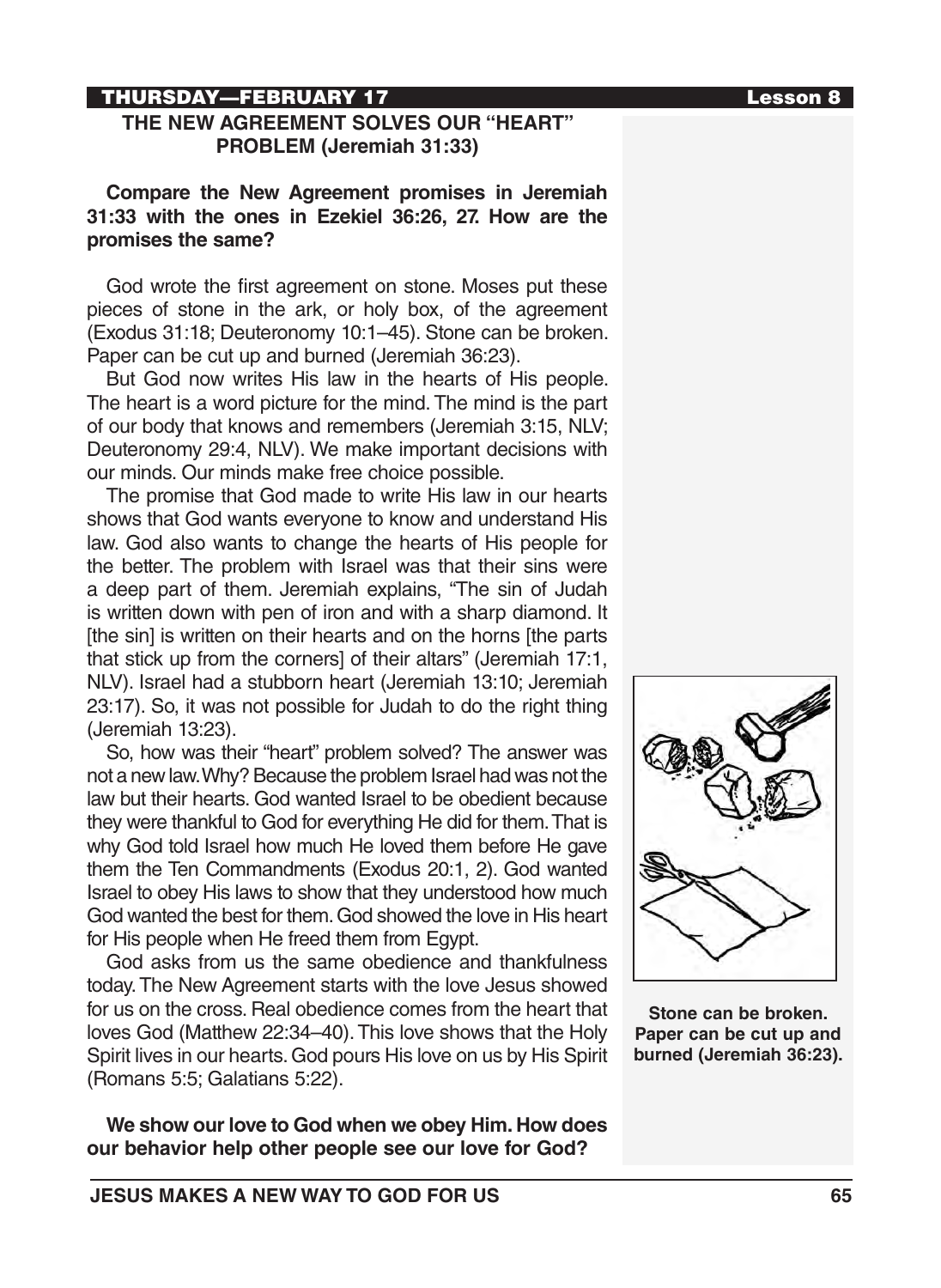**"What will happen when God changes our lives and 'plants' His love in our hearts?"**

# Lesson 8 FRIDAY—FEBRUARY 18

**ADDITIONAL THOUGHT: "**What will happen when God changes our lives and 'plants' His love in our hearts? Will we then show that we obey the law of God in our lives? Of course! When the love of God grows in our hearts, then the New Agreement promise becomes real. The promise is: 'I will put my laws in their hearts. I will write my laws in their minds.' Hebrews 10:16, [ERV]. This promise also becomes real when we are made new and start to look the same as our God. If God writes His law in our hearts, will His law guide our lives? Yes! Obedience shows that we are the followers of God. Our obedience shows that we are loyal to God and that we serve Him fully. That is why the Bible says, 'We show that we love God when we obey his laws.' 1 John 5:3, [WE]. 'Anyone who says, "I know Him," but does not obey His teaching [commands] is a liar. There is no truth in him.' 1 John 2:4, [NLV]. God shows us mercy by our faith and only our faith. Faith does not cause us to stop obeying God. Faith helps us to obey God. . . .

"The closer you stand to Jesus, the more you will see your own sins. You will see your mistakes and problems when you compare your life to Jesus' perfect life. When you can see yourself and your behavior, Satan can't control you anymore. The life-giving power of the Holy Spirit helps you see yourself for who you really are.

"You cannot really love Jesus until you see that your own heart is filled with sin. When Jesus changes your life by His mercy and forgiveness, you will admire Jesus and His holy life. But if we do not see our own wrong behavior, then we can be sure that we do not see the beauty of Jesus. Everything about Jesus is excellent."—Ellen G. White, *Steps to Christ*, pages 60, 61, 64, 65, adapted.

# **DISCUSSION QUESTIONS:**

**1** Think about the paragraphs from Ellen G. White above. Ellen G. White says that the closer we stand to Jesus, the more we will see our own sins. When we see the ugly things about ourselves, we must not lose all hope and give up our faith. Why is this advice so important for us to remember?

2 Think more about the idea that God writes His law in our hearts. What do you understand about this Bible truth? How does this Bible truth help you obey God for the right reasons? (Read Hebrews 9:14.)